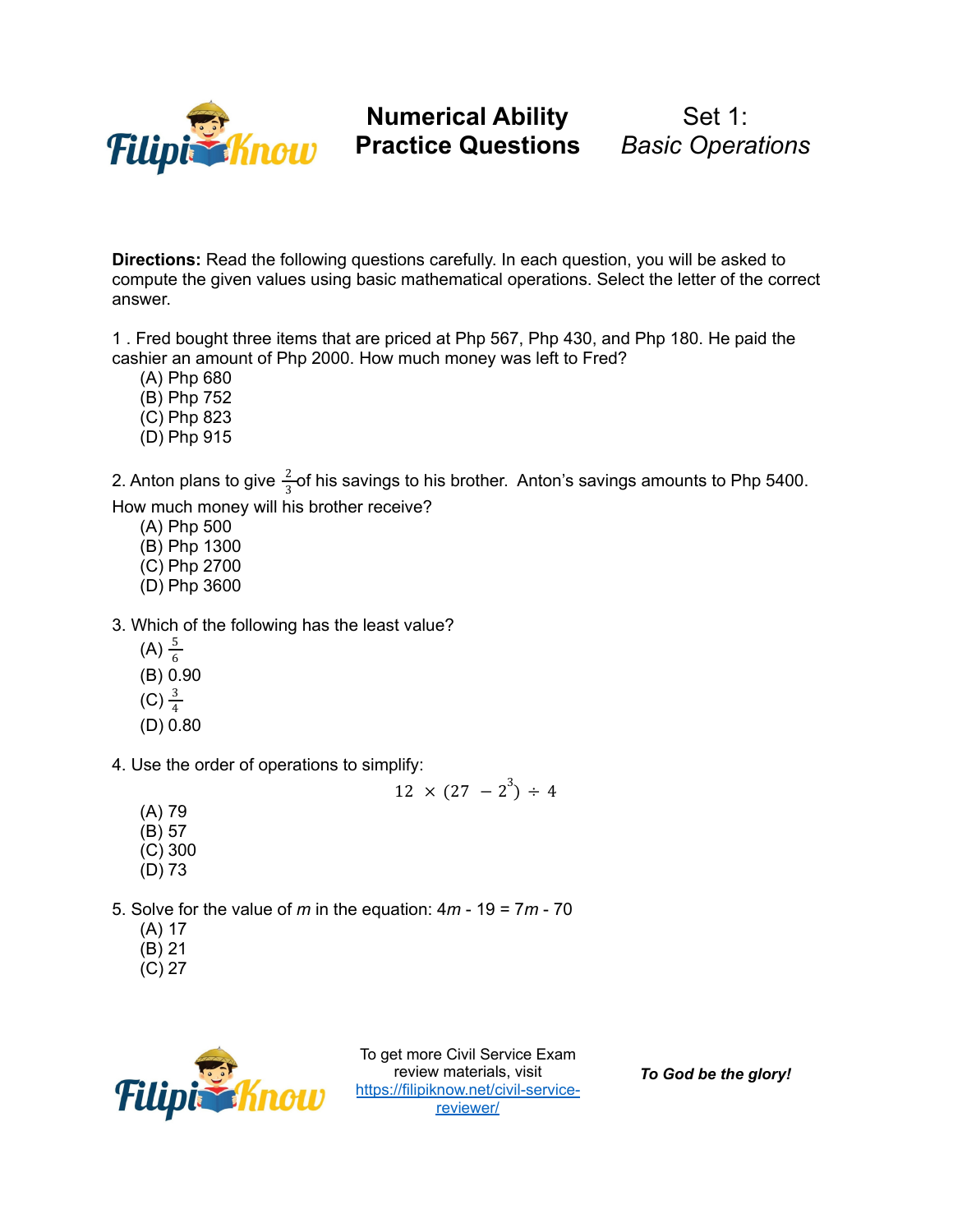

## **Numerical Ability Practice Questions** *Basic Operations*

Set 1:

(D) 13

6. The weights of nine office workers have an average of 45 kilos. What is the sum of the weights of the nine office workers?

- (A) 375 kilos
- (B) 405 kilos
- (C) 475 kilos
- (D) 500 kilos
- 7. Compute:  $-1^3$  +  $(-2)^3$   $(-1)^2$ (A) 8 (B) -8
	- (C) 10
	- $(D) -10$

8. A burger costs Php 32.50 while a bottle of juice drink costs Php 25.00. Suppose that Alex bought 2 burgers and 3 bottles of juice drink. How much did Alex pay for the food he bought?

- (A) Php 380.00
- (B) Php 260.00
- (C) Php 140.00
- (D) Php 50.00

9. Which of the following is NOT equivalent to  $\frac{1}{2}$ + 2 $\frac{2}{5}$ ?  $rac{1}{3}$  + 2 $rac{2}{5}$ 5

- (A)  $\frac{41}{15}$ 15 (B) 2.7333… (C)  $2\frac{11}{15}$ 15
- (D)  $\frac{43}{15}$ 15

10. A piece of ribbon was divided into three parts according to a ratio of 3 : 4 : 5. If the ribbon is 150 cm long. What is the measure of the longest piece of the ribbon?

- (A) 62.5 cm
- (B) 72.5 cm
- (C) 81 cm
- (D) 92.5 cm



To get more Civil Service Exam review materials, visit [https://filipiknow.net/civil-service](https://filipiknow.net/civil-service-reviewer/)[reviewer/](https://filipiknow.net/civil-service-reviewer/)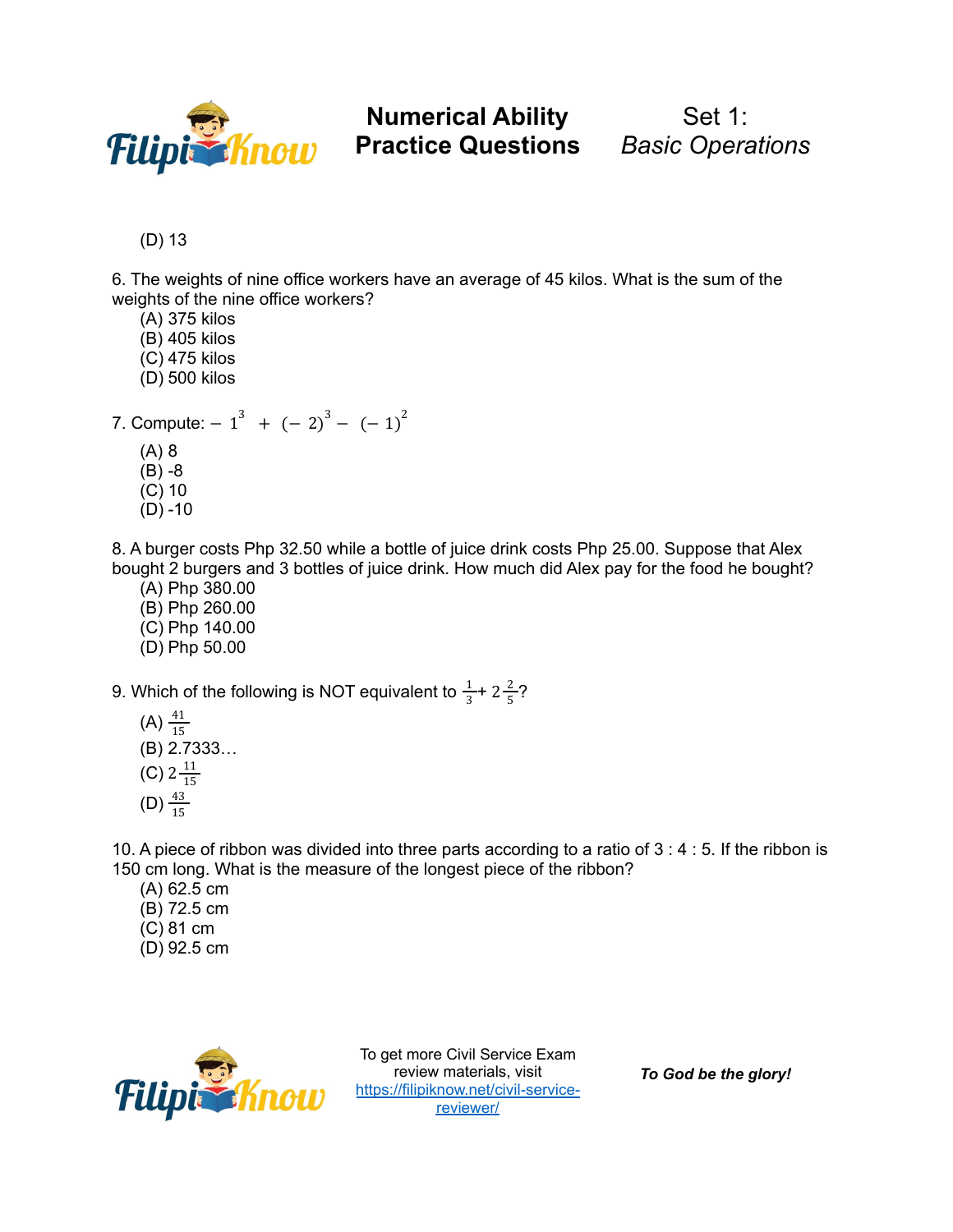

Set 1:

11. Solve for *x*:  $\frac{5+x}{x} = \frac{-2}{3}$ 3 (A) 3 (B) -3 (C) 1  $(D) -1$ 

12. What are values of *m* that will satisfy  $5 + \frac{1}{m} < 3 - \frac{1}{m}$  $\,m$ 

- $(A) m < -1$ (B)  $m > -1$ ,  $m \neq 0$  $(C) m > 1$ (D)  $m < -2$
- 13. Suppose that  $p + q = 25$  and  $p \times q = 10$ . Determine the value of  $\frac{1}{2}$  $rac{1}{p^2} + \frac{1}{q^2}$  $q^2$ 
	- $(A) \frac{32}{10}$ 10 (B)  $\frac{41}{20}$ 20  $(C) \frac{7}{20}$ 30
	- $(D) \frac{121}{20}$ 20
- 14. What is 0.75% of 0.20?
	- (A) 0.0010
	- (B) 0.0015
	- (C) 0.0020
	- (D) 0.0035
- 15. 28 roses cost Php 420. What is the cost of three dozen roses?
	- (A) Php 480
	- (B) Php 540
	- (C) Php 620
	- (D) Php 750
- 16. Which of the following is NOT equivalent to 45% of 32?
	- (A) 14.4
	- (B) 32% of 45
	- (C) 50% of 28.8



To get more Civil Service Exam review materials, visit [https://filipiknow.net/civil-service](https://filipiknow.net/civil-service-reviewer/)[reviewer/](https://filipiknow.net/civil-service-reviewer/)